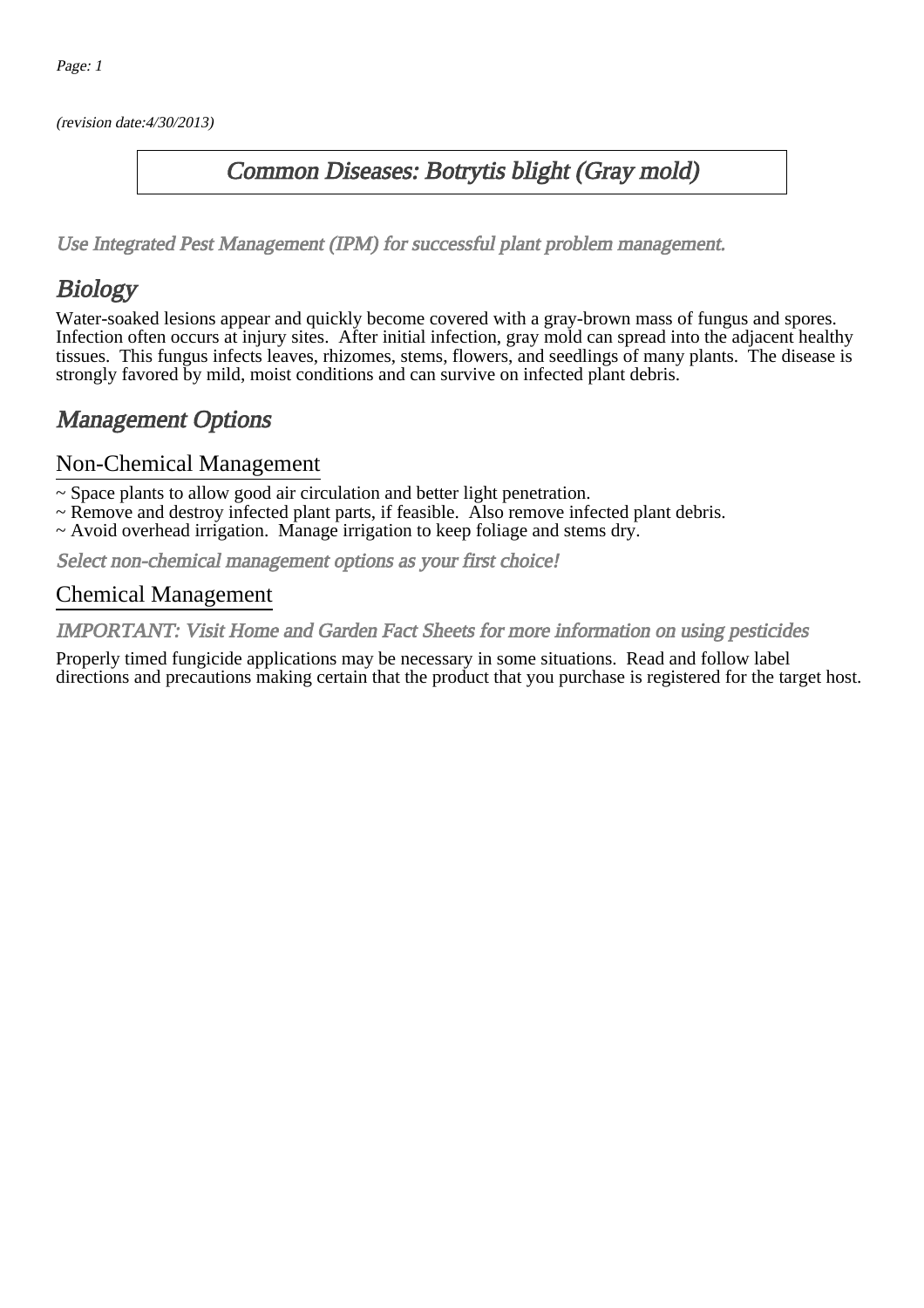# Common Diseases: Botrytis blight (Gray mold)

# Images



~ Caption: Botrytis on alder seedling ~ Photo by: R.S. Byther

~ Caption: Botrytis on aster ~ Photo by: R.S. Byther

~ Caption: Botrytis on ageratum ~ Photo by: R.S. Byther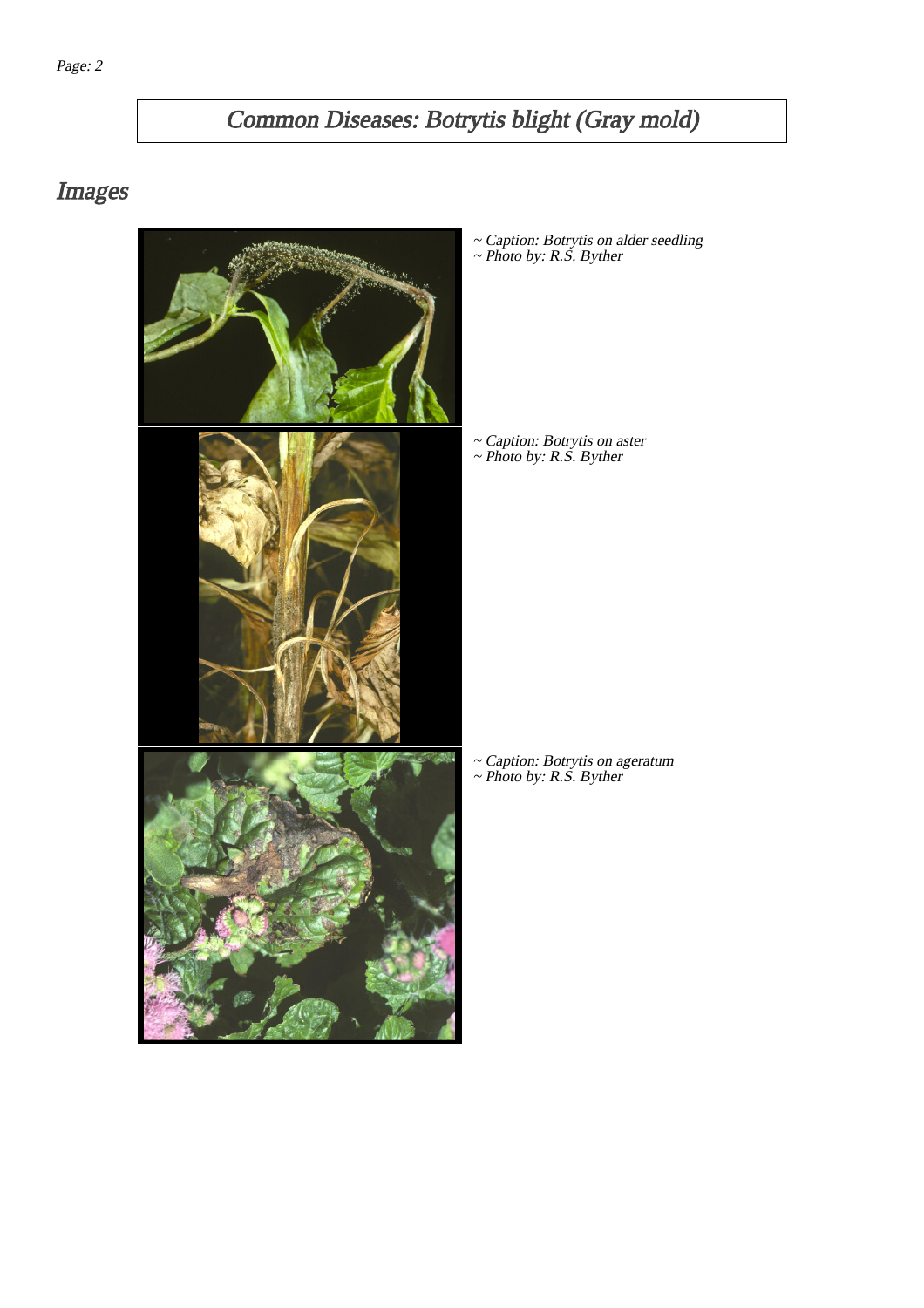

- Caption: Botrytis blight damage on geranium flower ~
- ~ Photo by: R.S. Byther

Caption: Botrytis blight damage on geranium leaf ~ ~ Photo by: R.S. Byther

~ Caption: Botrytis on lilac ~ Photo by: R.S. Byther

~ Caption: Botrytis on lilac ~ Photo by: R.S. Byther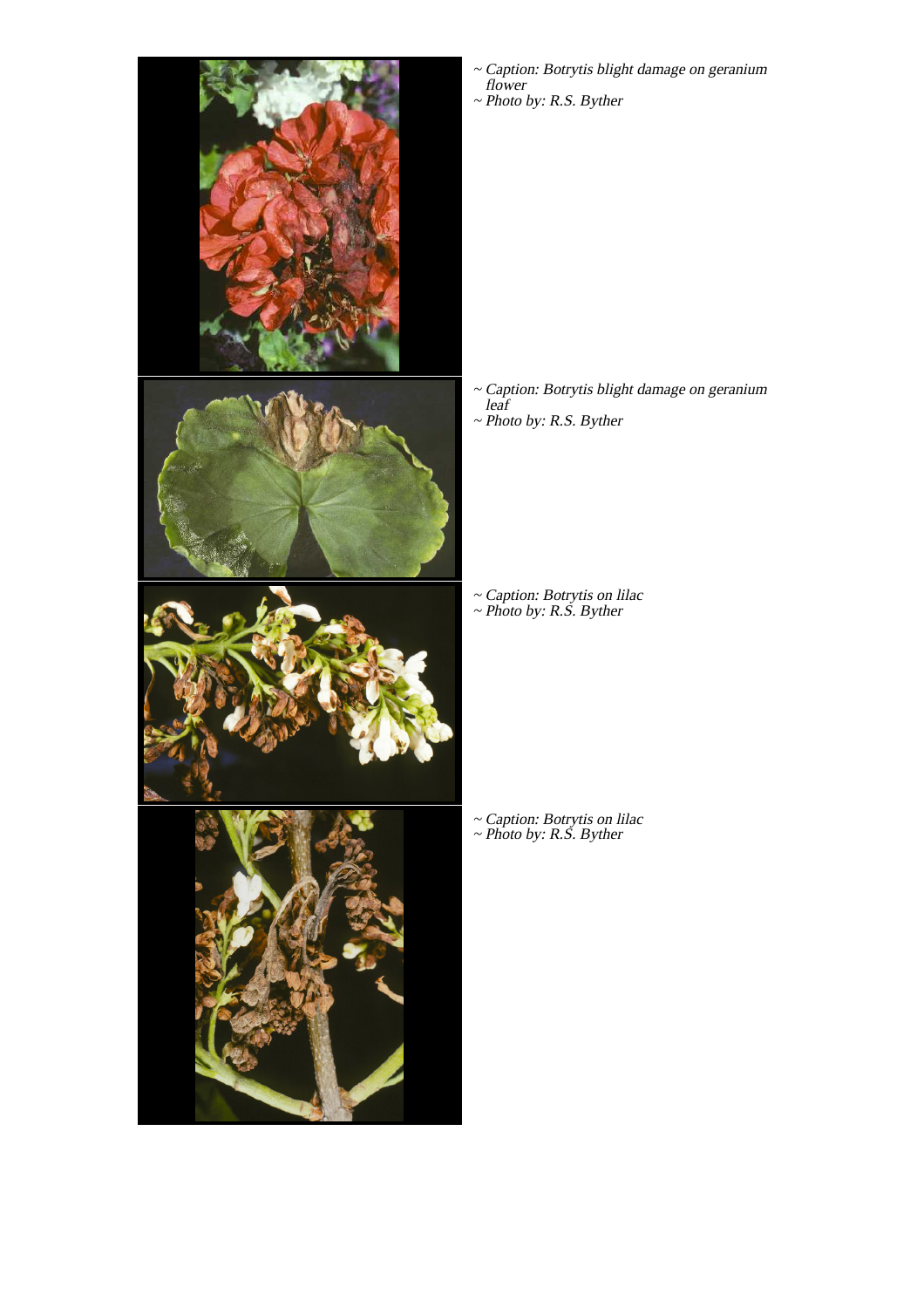

~ Caption: Botrytis on lily ~ Photo by: R.S. Byther

~ Caption: Narcissus smoulder ~ Photo by: R.S. Byther

~ Caption: Narcissus smoulder ~ Photo by: R.S. Byther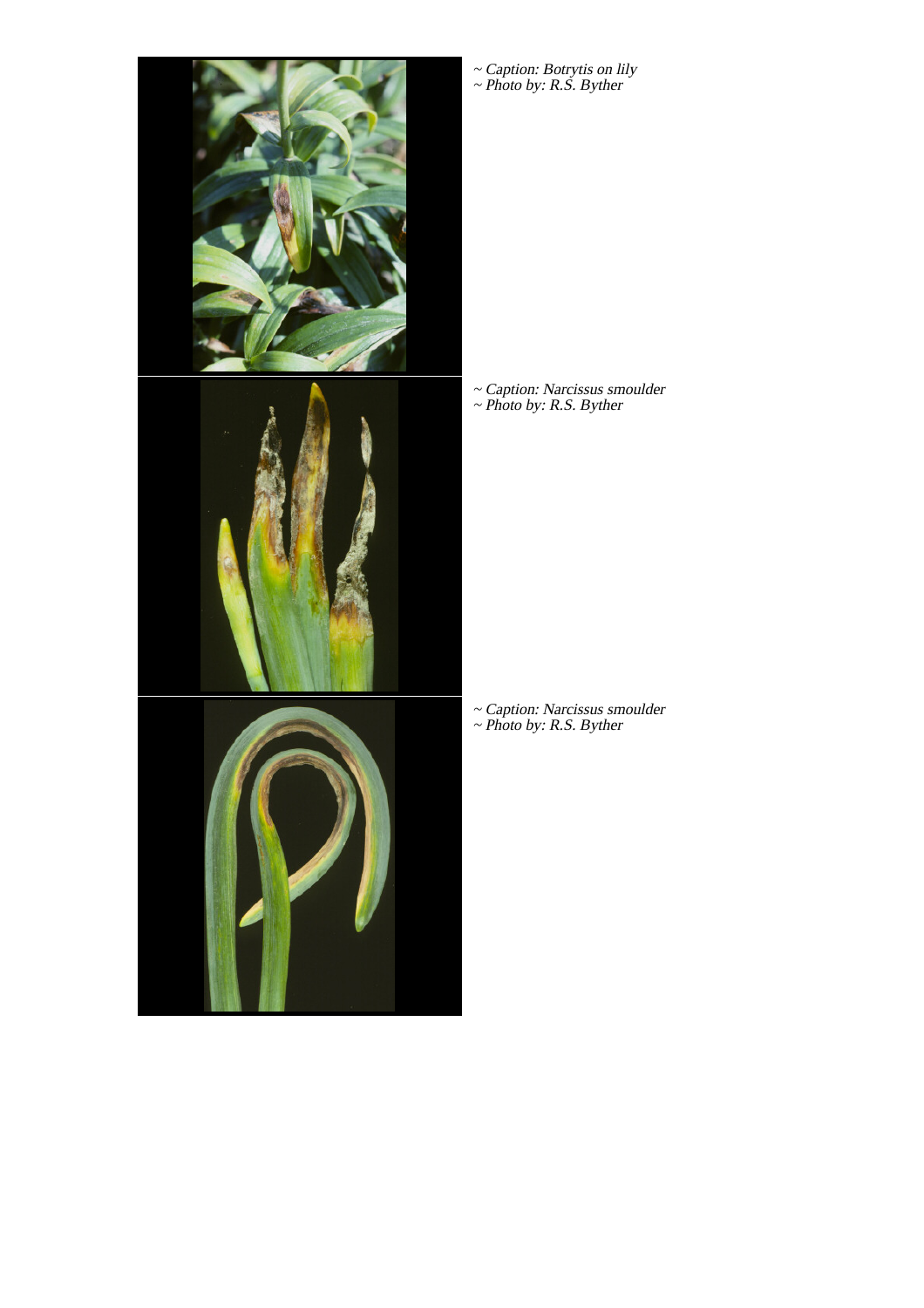